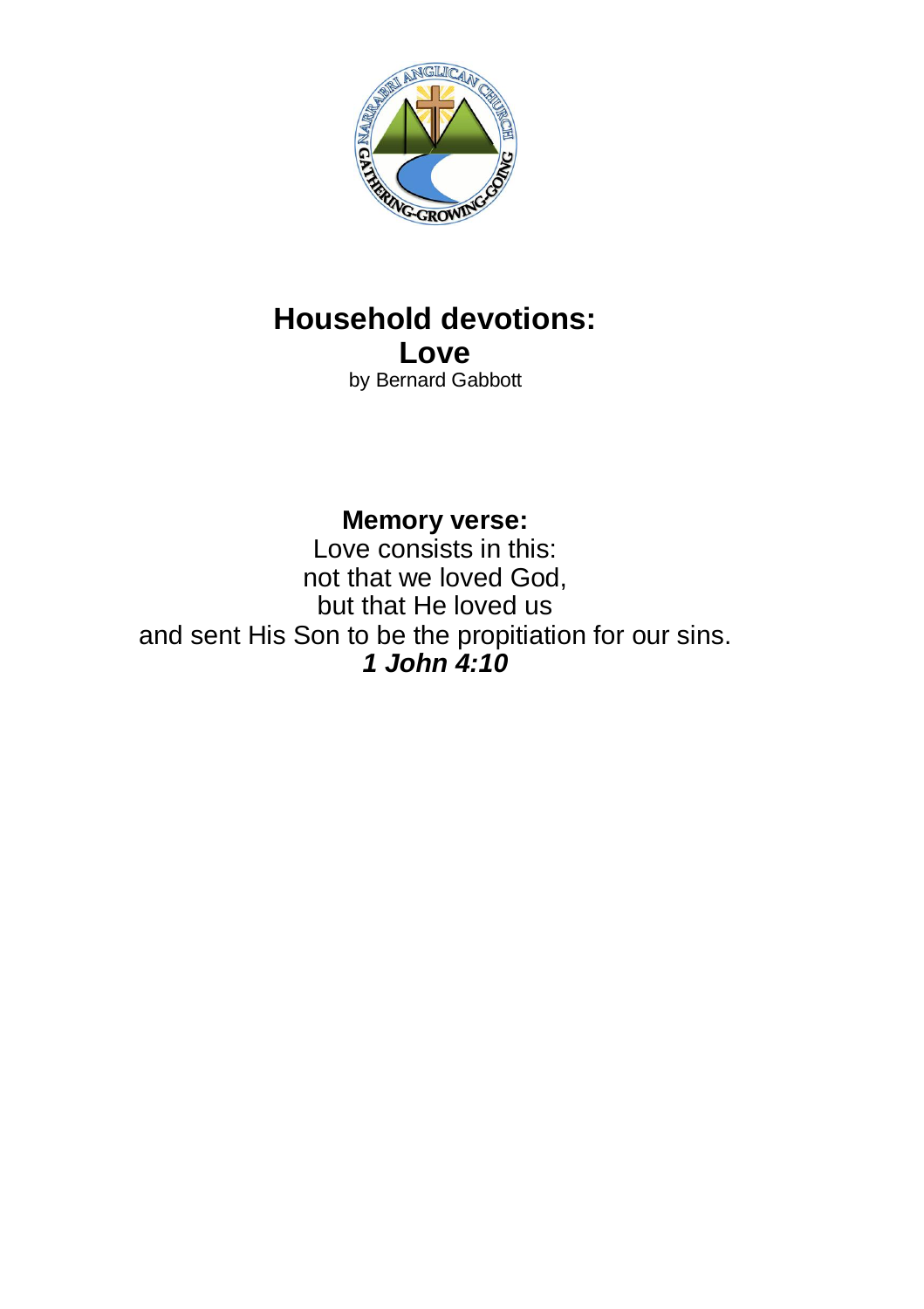Day 1

- Read 1 John 4:7-12
- Where does love come from?
- How is this love seen?

# Day 2

- $\bullet$  Read 1 John 4:7-12
- If we have experienced this love, what should we do?
- $\bullet$  If we don't do this, what are we?

# Day 3

- Read 1 John 4:13-21
- If God is love, then God's people...?
- What does love drive out?
- Why do we love?

## Day 4

- Read 1 John 4:13-21
- If you love God can you hate your brother?
- What is the command we have?

- Read 1 John 4:7-21.
- Try to summarise God's love for us in one sentence...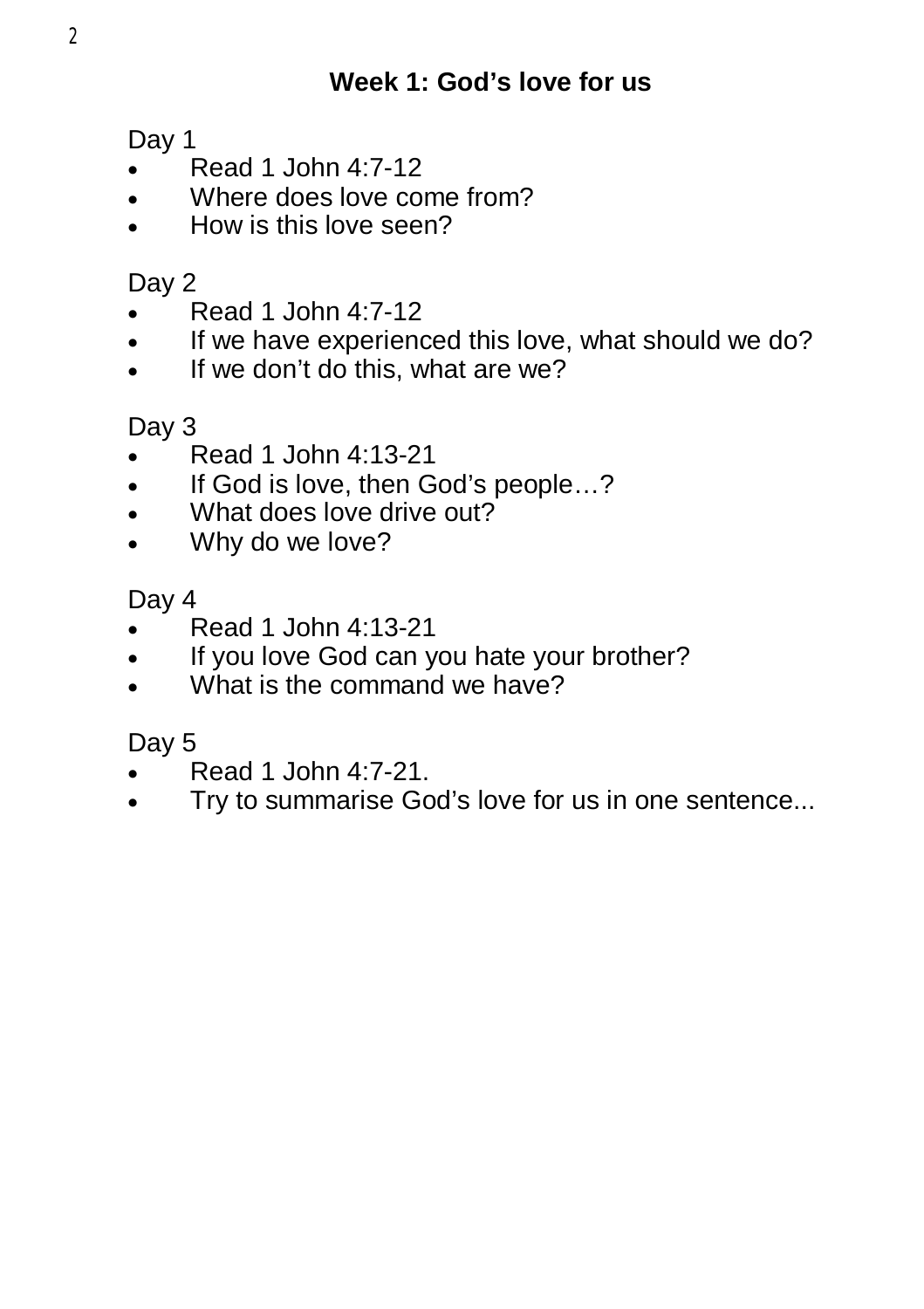Day 1

- Read Deuteronomy 6:1-3
- How do you 'fear' God?

Day 2

- Read Deuteronomy 6:4-9
- . Who is God?
- What is the command for God's people?
- Who is this for?

## Day 3

- Read Deuteronomy 6:10-19
- When God's people enter the land, what must they not do?
- What must God's people remember?

Day 4

- Read Deuteronomy 6:20-25
- Who might ask God's people a question—and what question?
- What is the answer?
- What is the outcome?

- Read Deuteronomy 6:1-25
- Try to summarise our love for God in one sentence...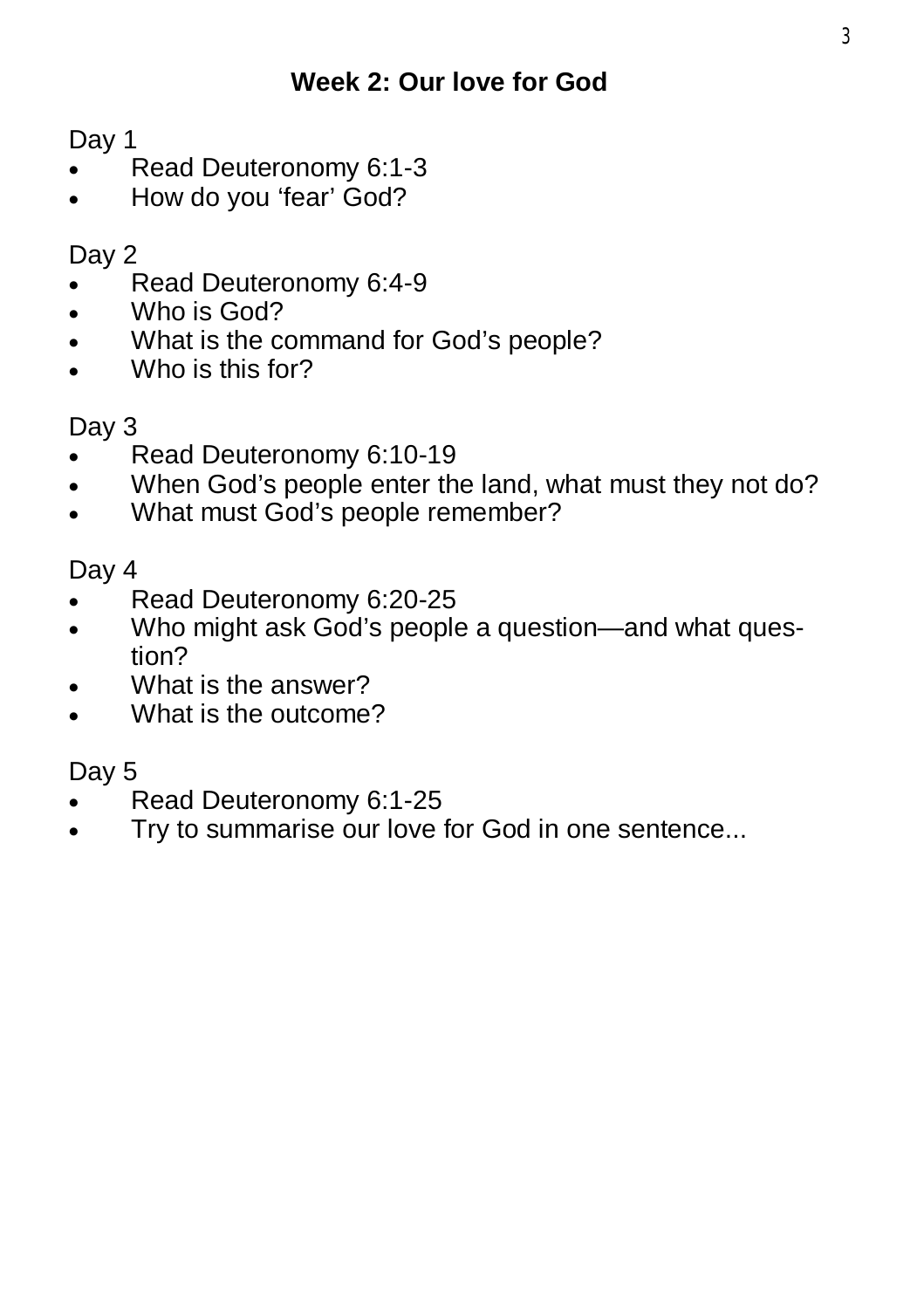# **Week 3: Our love for each other**

Day 1

- Read John 15:1-4
- How does Jesus describe himself?
- What does this mean?
- What does it lead to for God's people?

#### Day 2

- Read John 15:5-8
- How does Jesus describe himself?
- What does this mean for God's people?
- What do God's people produce?

## Day 3

- Read John 15:9-17
- What is the guts of this fruit?
- What is the supreme example of this love?

## Day 4

- $\bullet$  Read John 15:9-17
- How did people come to get into this vine? (cf.vs.3)
- What is Jesus' command?
- How is this possible? (vs.9-10)

- Read John 15:1-17
- Summarise our love for each other in one sentence...